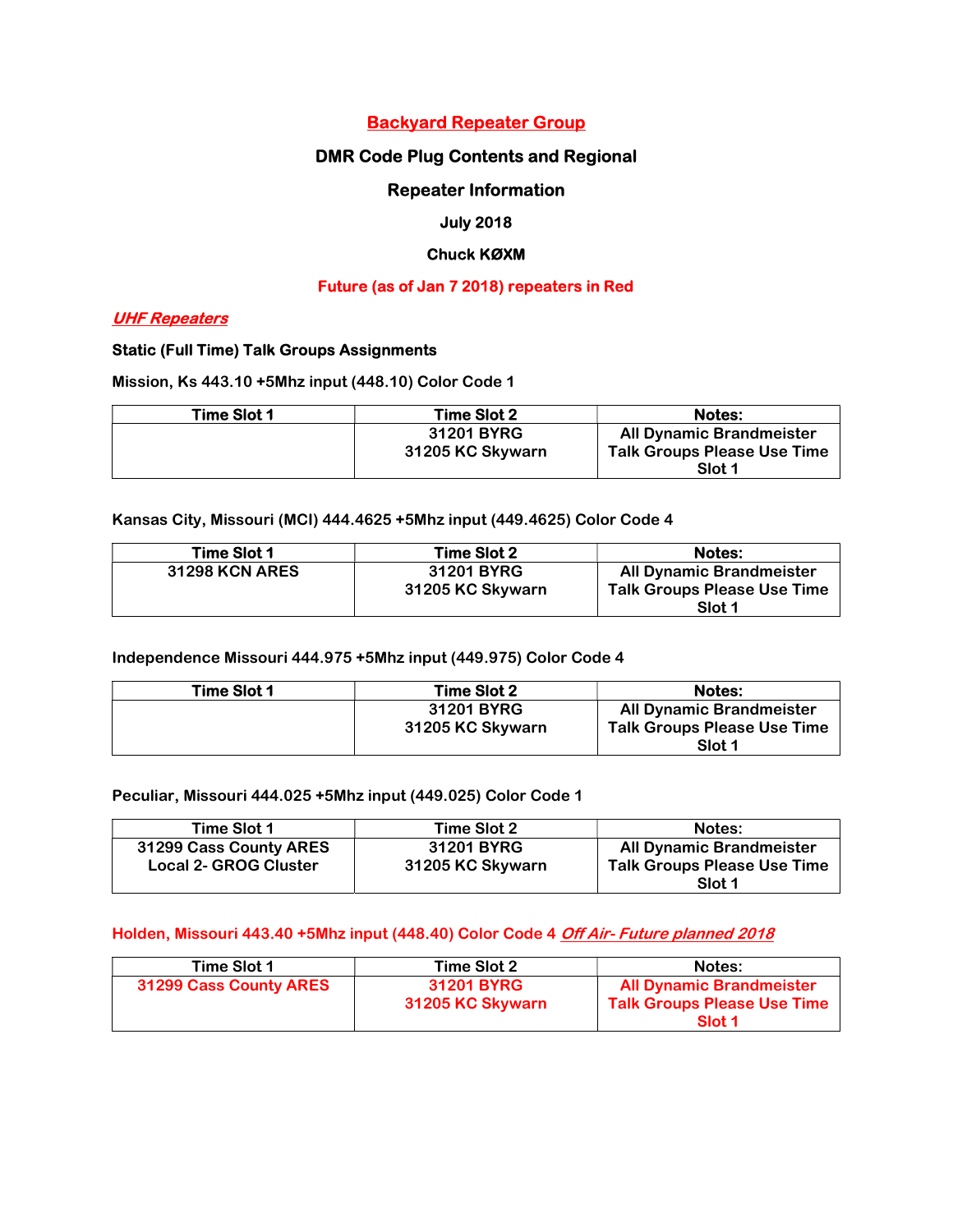### Excelsior Springs, Missouri (MCI) 443.325 +5Mhz input (448.325) Color Code 4 STATUS UNKNOWN

| <b>Time Slot 1</b>    | <b>Time Slot 2</b>                    | <b>Notes:</b>                                                                              |
|-----------------------|---------------------------------------|--------------------------------------------------------------------------------------------|
| <b>31298 KCN ARES</b> | <b>31201 BYRG</b><br>31205 KC Skywarn | <b>All Dynamic Brandmeister</b><br><b>Talk Groups Please Use Time</b><br>Slot <sub>1</sub> |

#### Olathe, Ks 442.10 +5Mhz input (447.10) Color Code 1 Future

| Time Slot 1 | <b>Time Slot 2</b>                    | <b>Notes:</b>                                                         |
|-------------|---------------------------------------|-----------------------------------------------------------------------|
|             | <b>31201 BYRG</b><br>31205 KC Skywarn | <b>All Dynamic Brandmeister</b><br><b>Talk Groups Please Use Time</b> |
|             |                                       | Slot <sub>1</sub>                                                     |

#### Nevada Missouri 443.975 +5Mhz input (448.975) Color Code 5

| Time Slot 1                                                                                        | Time Slot 2 | Notes:                                                                                     |
|----------------------------------------------------------------------------------------------------|-------------|--------------------------------------------------------------------------------------------|
| 3120 Kansas Statewide<br>3129 Missouri Statewide<br>31291 SouthWest Missouri<br>31297 SWMO Skywarn | 31201 BYRG  | <b>All Dynamic Brandmeister</b><br><b>Talk Groups Please Use Time</b><br>Slot <sub>1</sub> |

#### Bolivar Missouri 443.675 +5Mhz input (448.675) Color Code 5

| Time Slot 1                                     | Time Slot 2 | Notes:                                                                          |
|-------------------------------------------------|-------------|---------------------------------------------------------------------------------|
| 3180 Missouri Lakes<br>31291 SouthWest Missouri | 31201 BYRG  | <b>All Dynamic Brandmeister</b><br><b>Talk Groups Please Use Time</b><br>Slot 1 |

### Springfield, Mo (Cox Hospital) 443.40 +5Mhz input (448.40) Color Code 5

| Time Slot 1                                                               | Time Slot 2 | Notes:                                                                          |
|---------------------------------------------------------------------------|-------------|---------------------------------------------------------------------------------|
| 3129 Missouri Statewide<br>31291 SouthWest Missouri<br>31297 SWMO Skywarn | 31201 BYRG  | <b>All Dynamic Brandmeister</b><br><b>Talk Groups Please Use Time</b><br>Slot 1 |

#### Branson Missouri 444.45 +5Mhz input (449.45) Color Code 5

| Time Slot 1              | Time Slot 2 | Notes:                             |
|--------------------------|-------------|------------------------------------|
| 3105 Arkansas Statewide  | 31201 BYRG  | <b>All Dynamic Brandmeister</b>    |
| 3129 Missouri Statewide  |             | <b>Talk Groups Please Use Time</b> |
| 31291 SouthWest Missouri |             | Slot 1                             |
| 31297 SWMO Skywarn       |             |                                    |
| 31293 Branson Area       |             |                                    |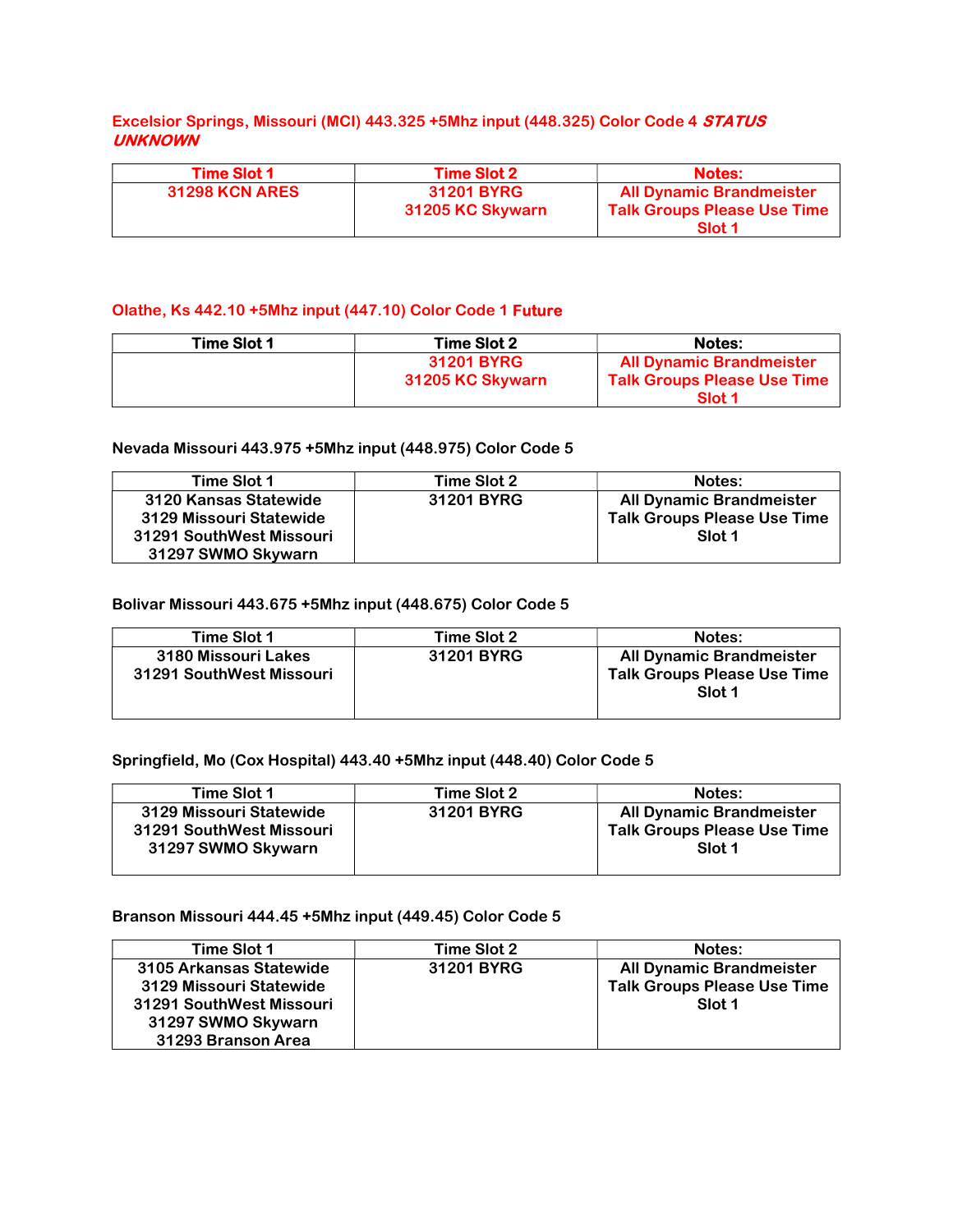#### Rolla, Missouri 442.65 +5Mhz input (447.65) Color Code 12

| <b>Time Slot 1</b> | <b>Time Slot 2</b>                                                                                | Notes:                                                       |
|--------------------|---------------------------------------------------------------------------------------------------|--------------------------------------------------------------|
| <b>31201 BYRG</b>  | 3129 Missouri Statewide<br>31291 SouthWest Missouri<br>31292 St Louis Metro<br>31297 SWMO Skywarn | <b>Repeater Still in Development</b><br>Local 2 and 9 on TS2 |

#### Neosho, Missouri 444.525 +5Mhz input (449.525) Color Code 5

| Time Slot 1                                    | Time Slot 2 | Notes:                                                                |
|------------------------------------------------|-------------|-----------------------------------------------------------------------|
| 31291 SouthWest Missouri<br>31297 SWMO Skywarn | 31201 BYRG  | <b>All Dynamic Brandmeister</b><br><b>Talk Groups Please Use Time</b> |
|                                                |             | Slot 1                                                                |

### St. Charles, Mo 443.250 +5Mhz (448.25) Color Code 2

| Time Slot 1           | Time Slot 2 | Notes:                             |
|-----------------------|-------------|------------------------------------|
| <b>31290 Mo ARES</b>  | 31201 BYRG  | <b>All Dynamic Brandmeister</b>    |
| 31292 St Louis Metro  |             | <b>Talk Groups Please Use Time</b> |
| 312917 N0KQG Repeater |             | Slot 1                             |

### Missouri State 444.675 +5Mhz input (449.675) Color Code 5

| Time Slot 1              | Time Slot 2                     | Notes:                     |
|--------------------------|---------------------------------|----------------------------|
| 31291 SouthWest Missouri | <b>DO NOT USE THIS</b>          | <b>CONTACT TRUSTEE FOR</b> |
| 31297 SWMO Skywarn       | <i><b>TIMESLOT-RESERVED</b></i> | <b>ANY DYNAMIC</b>         |
| 3129 Missouri Statewide  |                                 | <b>BRANDMEISTER TALK</b>   |
|                          |                                 | <b>GROUP USAGE</b>         |

#### St. Joseph, Mo 444.925 +5Mhz input (449.925) Color Code 7

| Time Slot 1 | <b>Time Slot 2</b> | <b>Notes:</b>                                                            |
|-------------|--------------------|--------------------------------------------------------------------------|
| 31201 BYRG  | 31294 NW Missouri  | All Dynamic Brandmeister<br><b>Talk Groups Please Use Time</b><br>Slot 1 |

### Russell, Ks 442.475 +5Mhz input (447.475) Color Code 7

| Time Slot 1           | Time Slot 2          | <b>Notes:</b>                      |
|-----------------------|----------------------|------------------------------------|
| 3120 Kansas Statewide | 3108 Colorado        | <b>All Dynamic Brandmeister</b>    |
| 31204 CKRG            | <b>31201 BYRG</b>    | <b>Talk Groups Please Use Time</b> |
|                       | <b>31203 Ks Link</b> | Slot 1                             |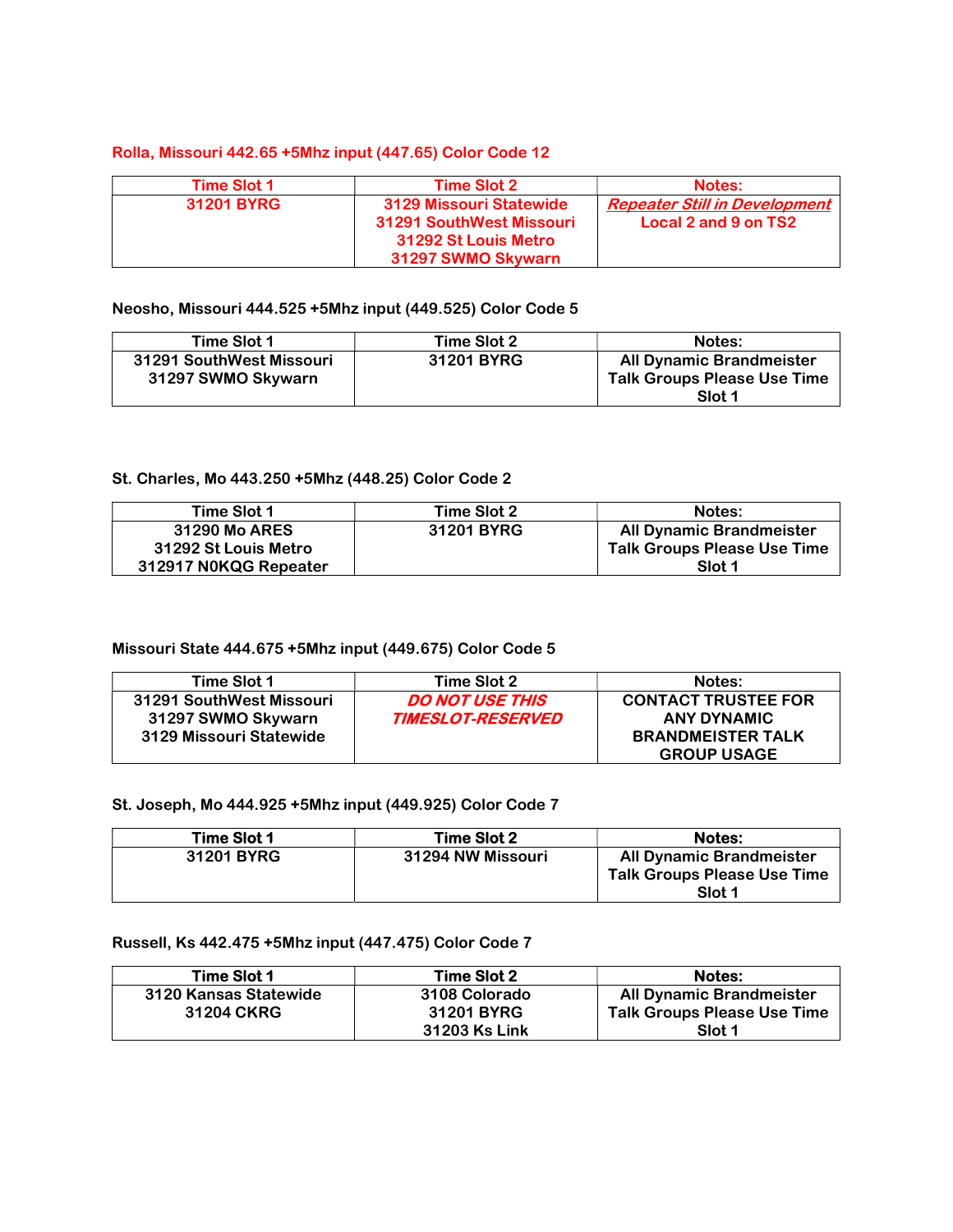### Minneapolis, Ks 444.75 +5Mhz input (449.75) Color Code 1

| Time Slot 1           | <b>Time Slot 2</b>      | <b>Notes:</b>                      |
|-----------------------|-------------------------|------------------------------------|
| 9 Local 9             | 31201 BYRG              | <b>All Dynamic Brandmeister</b>    |
| 3120 Kansas Statewide | 31772 Outdoor Adventure | <b>Talk Groups Please Use Time</b> |
| 31203 KansasLink      | Group                   | Slot 2                             |
| <b>31204 CKRG</b>     |                         |                                    |

### Great Bend, Ks 442.075 +5Mhz input (447.075) Color Code 1

| Time Slot 1                                | <b>Time Slot 2</b> | <b>Notes:</b>                                                                   |
|--------------------------------------------|--------------------|---------------------------------------------------------------------------------|
| 3120 Kansas Statewide<br><b>31204 CKRG</b> | 31201 BYRG         | <b>All Dynamic Brandmeister</b><br><b>Talk Groups Please Use Time</b><br>Slot 2 |

#### Russell, Ks 442.00 +5Mhz input (447.00) Color Code 1

| Time Slot 1       | Time Slot 2 | <b>Notes:</b>                                                                   |
|-------------------|-------------|---------------------------------------------------------------------------------|
| <b>31204 CKRG</b> | 31201 BYRG  | <b>All Dynamic Brandmeister</b><br><b>Talk Groups Please Use Time</b><br>Slot 2 |

#### Columbia, Mo 444.425 +5Mhz input (449.425) Color Code 3

| Time Slot 1            | <b>Time Slot 2</b> | Notes:                             |
|------------------------|--------------------|------------------------------------|
| 31290 Mo ARES          | 31201 BYRG         | <b>All Dynamic Brandmeister</b>    |
| 31297 SWMO Skywarn     | 31205 KC Skywarn   | <b>Talk Groups Please Use Time</b> |
| 31296 Central Missouri |                    | Slot 1                             |

#### Leavenworth, Ks 442.35 +5Mhz input (447.35) Color Code 1

| Time Slot 1                     | Time Slot 2 | <b>Notes:</b>                      |
|---------------------------------|-------------|------------------------------------|
| 31294 NW Missouri               | 31201 BYRG  | <b>All Dynamic Brandmeister</b>    |
| <b>TalkGroup 8 CRIS Cluster</b> |             | <b>Talk Groups Please Use Time</b> |
|                                 |             | Slot 1                             |

#### Defiance, Mo 443.525 +5Mhz input (448.525) Color Code 2

| Time Slot 1           | Time Slot 2 | <b>Notes:</b>                      |
|-----------------------|-------------|------------------------------------|
| <b>31290 Mo ARES</b>  | 31201 BYRG  | <b>All Dynamic Brandmeister</b>    |
| 31292 St Louis Metro  |             | <b>Talk Groups Please Use Time</b> |
| 312917 N0KQG Repeater |             | Slot 1                             |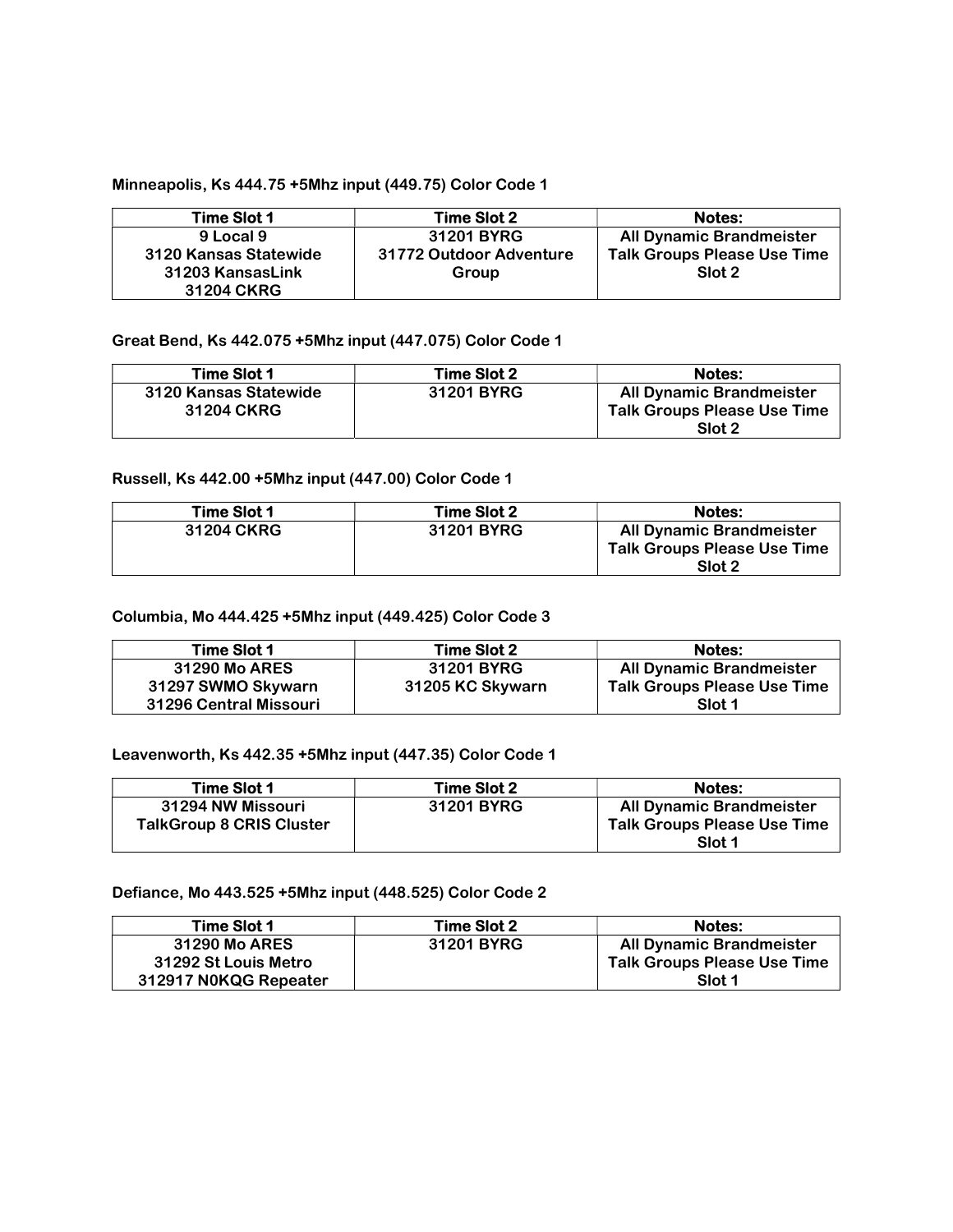### High Hill, Mo 444.025 +5Mhz input (449.025) Color Code 2

| <b>Time Slot 2</b> | <b>Notes:</b>                                |
|--------------------|----------------------------------------------|
| 31201 BYRG         | <b>All Dynamic Brandmeister</b>              |
|                    | <b>Talk Groups Please Use Time</b><br>Slot 1 |
|                    |                                              |

### Maryville, Mo 444.475 +5Mhz input (449.475) Color Code 7

| <b>Time Slot 1</b>                 | Time Slot 2       | <b>Notes:</b>                                                                   |
|------------------------------------|-------------------|---------------------------------------------------------------------------------|
| 31194 IA SW 4<br><b>31201 BYRG</b> | 31294 NW Missouri | <b>All Dynamic Brandmeister</b><br><b>Talk Groups Please Use Time</b><br>Slot 1 |

#### Windsor, Mo 443.875 +5Mhz input (448.875) Color Code 3

| Time Slot 1                             | <b>Time Slot 2</b> | <b>Notes:</b>                                                                   |
|-----------------------------------------|--------------------|---------------------------------------------------------------------------------|
| 31290 Missouri ARES<br>31296 Central Mo | 31201 BYRG         | <b>All Dynamic Brandmeister</b><br><b>Talk Groups Please Use Time</b><br>Slot 1 |

### Chillicothe, Mo 444.400 +5Mhz input (449.400) Color Code 7

| Time Slot 1 | <b>Time Slot 2</b>       | <b>Notes:</b>                                                                   |
|-------------|--------------------------|---------------------------------------------------------------------------------|
| 31201 BYRG  | <b>31294 NW Missouri</b> | <b>All Dynamic Brandmeister</b><br><b>Talk Groups Please Use Time</b><br>Slot 1 |

#### Iconium, Mo 444.475 +5Mhz input (449.475) Color Code 4

| Time Slot 1 | Time Slot 2 | <b>Notes:</b>                      |
|-------------|-------------|------------------------------------|
|             | 31201 BYRG  | All Dynamic Brandmeister           |
|             |             | <b>Talk Groups Please Use Time</b> |
|             |             | Slot 1                             |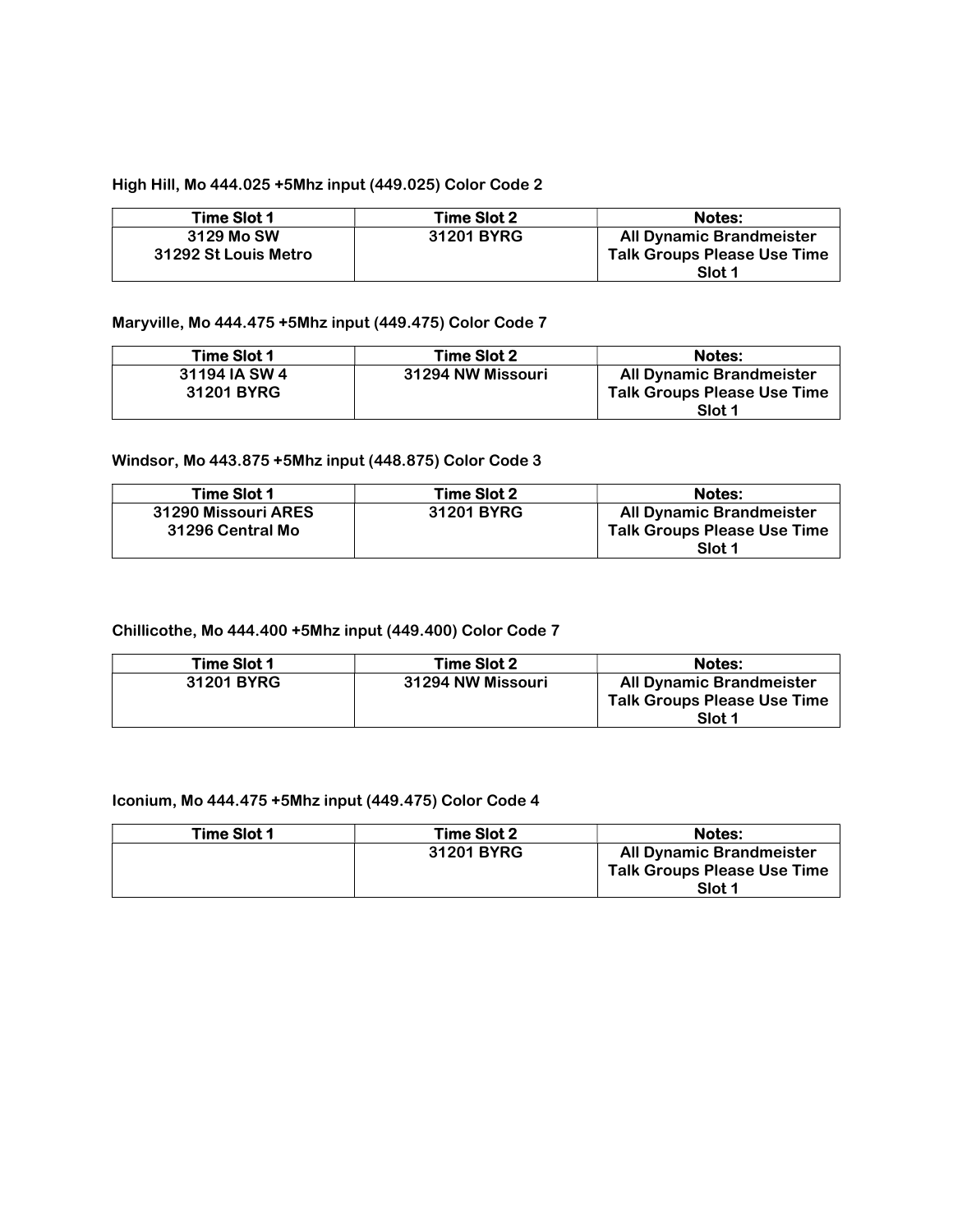## VHF Repeaters

Mission, Kansas 147.165 +600kHz input (147.765) Color code 1

| Time Slot 1     | <b>Time Slot 2</b> | <b>Notes:</b>                                |
|-----------------|--------------------|----------------------------------------------|
| 31208 WyCoRACES | 31201 BYRG         | <b>All Dynamic Brandmeister</b>              |
| 31209 WyCoCERT  | 31205 KC Skywarn   | <b>Talk Groups Please Use Time</b><br>Slot 1 |

Olathe, Ks 145.23 -600kHz input (144.63) Color Code 1

| Time Slot 1           | <b>Time Slot 2</b> | <b>Notes:</b>                                                                   |
|-----------------------|--------------------|---------------------------------------------------------------------------------|
| 3120 Kansas Statewide | 31201 BYRG         | <b>All Dynamic Brandmeister</b><br><b>Talk Groups Please Use Time</b><br>Slot 1 |

#### Pleasant Hill, Missouri 146.450 +1Mhz input (147.45) Color Code 4 Future Planned Aug 2018

| Time Slot 1            | Time Slot 2                           | Notes:                                                                                     |
|------------------------|---------------------------------------|--------------------------------------------------------------------------------------------|
| 31299 Cass County ARES | <b>31201 BYRG</b><br>31205 KC Skywarn | <b>All Dynamic Brandmeister</b><br><b>Talk Groups Please Use Time</b><br>Slot <sub>1</sub> |

#### Plattsburg, Mo 146.895 -600kHz input (146.295) Color Code 7

| Time Slot 1       | <b>Time Slot 2</b> | <b>Notes:</b>                                                                   |
|-------------------|--------------------|---------------------------------------------------------------------------------|
| 31294 NW Missouri | <b>31201 BYRG</b>  | <b>All Dynamic Brandmeister</b><br><b>Talk Groups Please Use Time</b><br>Slot 1 |

Ozark, Mo (SWMO Area) 146.775 -600kHz input (146.175) Color Code 5

| Time Slot 1              | Time Slot 2 | <b>Notes:</b>                      |
|--------------------------|-------------|------------------------------------|
| 3129 Missouri Statewide  | 31201 BYRG  | <b>All Dynamic Brandmeister</b>    |
| 31291 SouthWest Missouri |             | <b>Talk Groups Please Use Time</b> |
| 31297 SWMO Skywarn       |             | Slot 1                             |

#### Hays, Ks 147.045 +600kHz input (147.645) Color Code 7

| Time Slot 1           | Time Slot 2          | <b>Notes:</b>                      |
|-----------------------|----------------------|------------------------------------|
| 3120 Kansas Statewide | 3108 Colorado        | <b>All Dynamic Brandmeister</b>    |
| <b>31204 CKRG</b>     | 31201 BYRG           | <b>Talk Groups Please Use Time</b> |
|                       | <b>31203 Ks Link</b> | Slot 1                             |

### Minneapolis, Ks 147.225 +600kHz input (147.825) Color Code 1

|  | <b>Fime Slot</b> | . Slot 2<br>---- | <b>Notes:</b> |
|--|------------------|------------------|---------------|
|--|------------------|------------------|---------------|